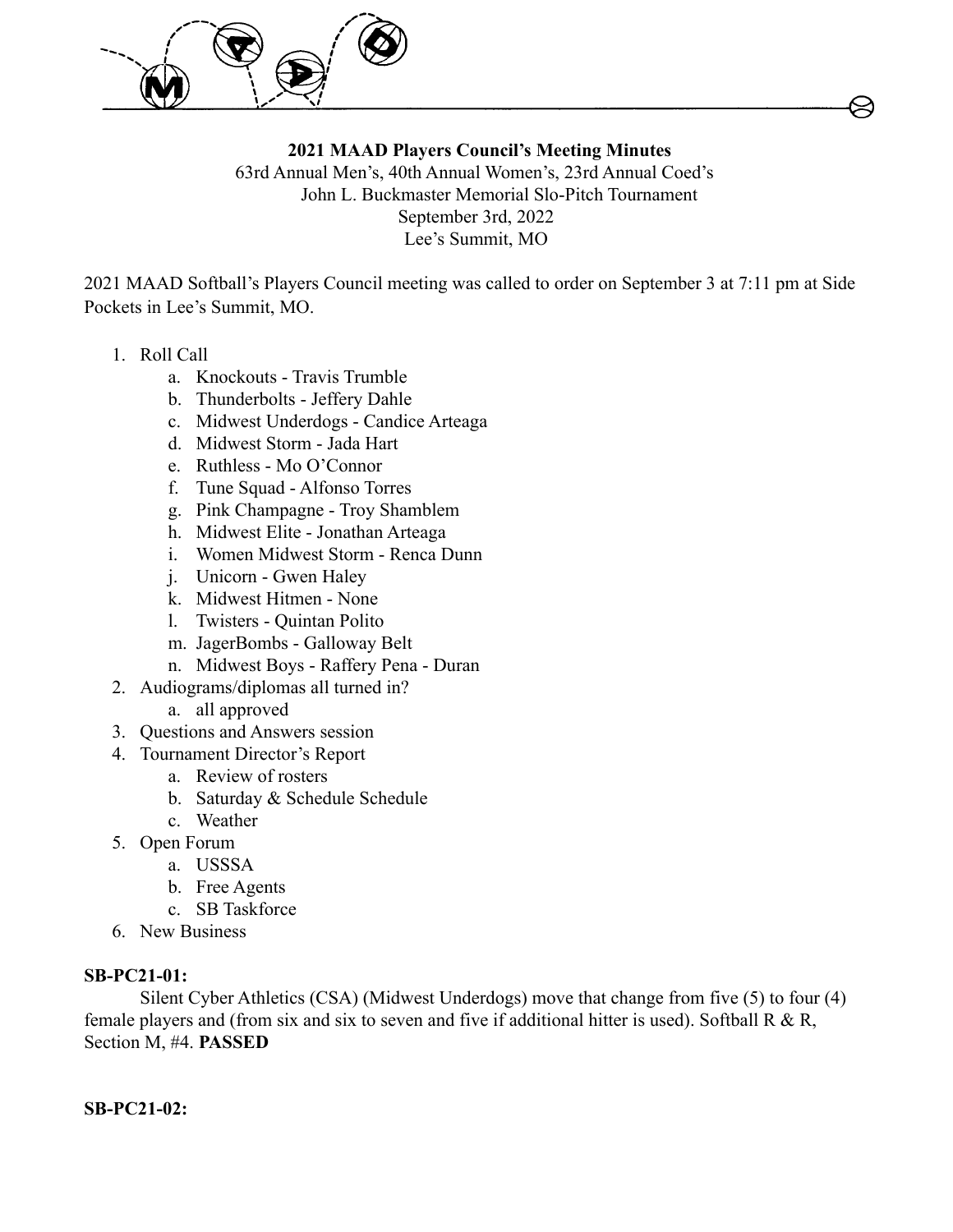Silent Cyber Athletics (Knockouts) move that: The lineup may not have more than two (2) consecutive batters that are not female. Softball R&R, Section M, #5. **PASSED.**

### **SB-PC21-03:**

Silent Cyber Athletics (Knockouts), move that: change from five (5) males to six (6) and from four (4) to three (3) females . Softball R&R, Section M, #7b. **PASSED.**

### **SB-PC21-04:**

Silent Cyber Athletics (Knockouts), move that: change from five (5) males to six (6) males and from four (4) women to three (3). Softball R&R, Section M, #7c. **PASSED.**

# **SB-PC21-05:**

Silent Cyber Athletics (Knockouts), move that: We add new line e. Require at least four (4) female players on defense in the field with at least one (1) female outfielder. Softball R&R, Section M, #e. **PASSED.**

# **SB-PC21-06:**

Silent Cyber Athletics (Midwest Underdogs), move that: We add new line f. Female players may be either catcher or pitcher, but may not be both at the same time. Softball R&R, Section M, #f. **PASSED.**

# **SB-PC21-07:**

Cyber Silent Club (Midwest Boys) move that: Men's Team allow two (2) CODA/SODA/Spouses per team.

**Amend: #1:** 1 CODA inside the regional states and 1 CODA outside of the regional states. **PASSED**

# **PASSED AS WHOLE.**

### **SB-PC21-08:**

Cyber Silent Club (Midwest Boys), move that: a new #6 is added: "Free Agents as player maximum of: Men: three (3) any age, Women: three (3) any age" and the existing #6 is moved down to a new #7. (Softball R&R, Article L, Section 7, Page 32 )

**Amend #1:** Pink Champagne (Midwest Underdogs) moves to Applies to women teams and coed teams but the men teams keeps the FA agent division. **PASSED.**

# **PASSED AS WHOLE.**

### **SB-PC21-09:**

Cyber Silent Clubs (Knockouts), move that: Require a unanimous vote of teams' representatives in respective tournaments if any revisions to the Rules and Regulations are necessary for the immediate tournament. (Players Council Manual, Section 1, #D, Page 19) **PASSED.**

### **SB-PC21-10:**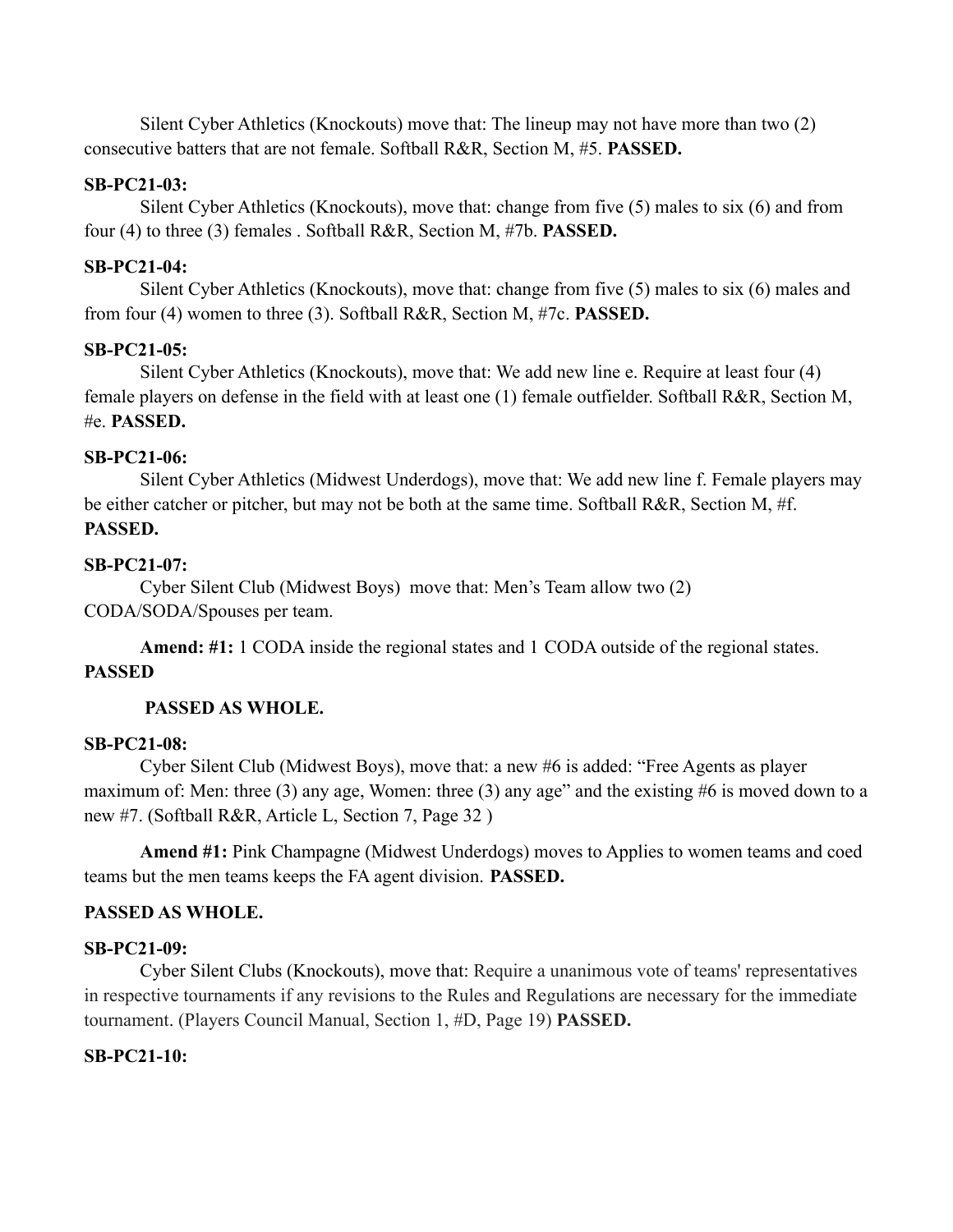Cyber Silent Athletics (Midwest Storm) move that: MAAD try a two year trial of opening MAAD Softball tournament to teams from the other outside former seven (7) regions. These teams are limited to the same rules regarding Free Agents and CODA/SODA/spouse as MAAD teams are. These outside teams will not be allowed to sign any MAAD regional players as a Free Agent for their team. Their team fees, prizes, and voting rights will be the same as MAAD independent teams. **PASSED.**

#### **SB-PC21-11:**

Pink Champagne (no seconded), move that: MAAD follows the NSAD's rule and regulation. **FAILED.**

#### **SB-PC21-12:**

Cyber Silent Athletics (Midwest Underdogs), move that: #1 to edited to 'Each scorekeeper shall be paid ten dollars (\$10.00) per game". (SB R&R, Section J, #1, Page 32). **PASSED.**

#### **SB-PC21-13:**

Greg Petersen (JagerBomb) move that: to add 'NOT' on the revision section at the bottom of page for anything related to Players Council's part. Pg. 19 and 27. **PASSED.**

#### **SB-PC21-14**

Troy Shamblen (Twisters) move that Mike Janecek to play with an unsimilar shirt for Midwest Hitmen team. **PASSED.**

#### **SB-PC21-15**

Troy Shamblem (Midwest Elite) move that pitcher gets courtesy runner anytime. Amend #1: Renca Dunn (Midwest Storm) amended to be effective tomorrow and further. **PASSED AS WHOLE.**

#### **SB-PC21-16**

Troy Shamblen (Ruthless) move to change balls from .40/325 to .52/300 comp. **PASSED.**

#### **SB-PC21-17**

Troy Shamblem () move that Irene De Luna allow to play as a free agent with no diploma or transcript. **FAILED.**

#### **SB-PC21-18**

Midwest Elite (Unicorn) move that 2 players uniform's numbers change to #21 to #20 and #13 to #6 due to not arriving on time. **PASSED**

#### **SB-PC21-19**

Knockouts (Tune Squad) move that teams may change player numbers at the players council without a fine. **AMEND #1:** Tune Squad (Midwest Underdogs) to be effective today. **PASSED AS WHOLE.**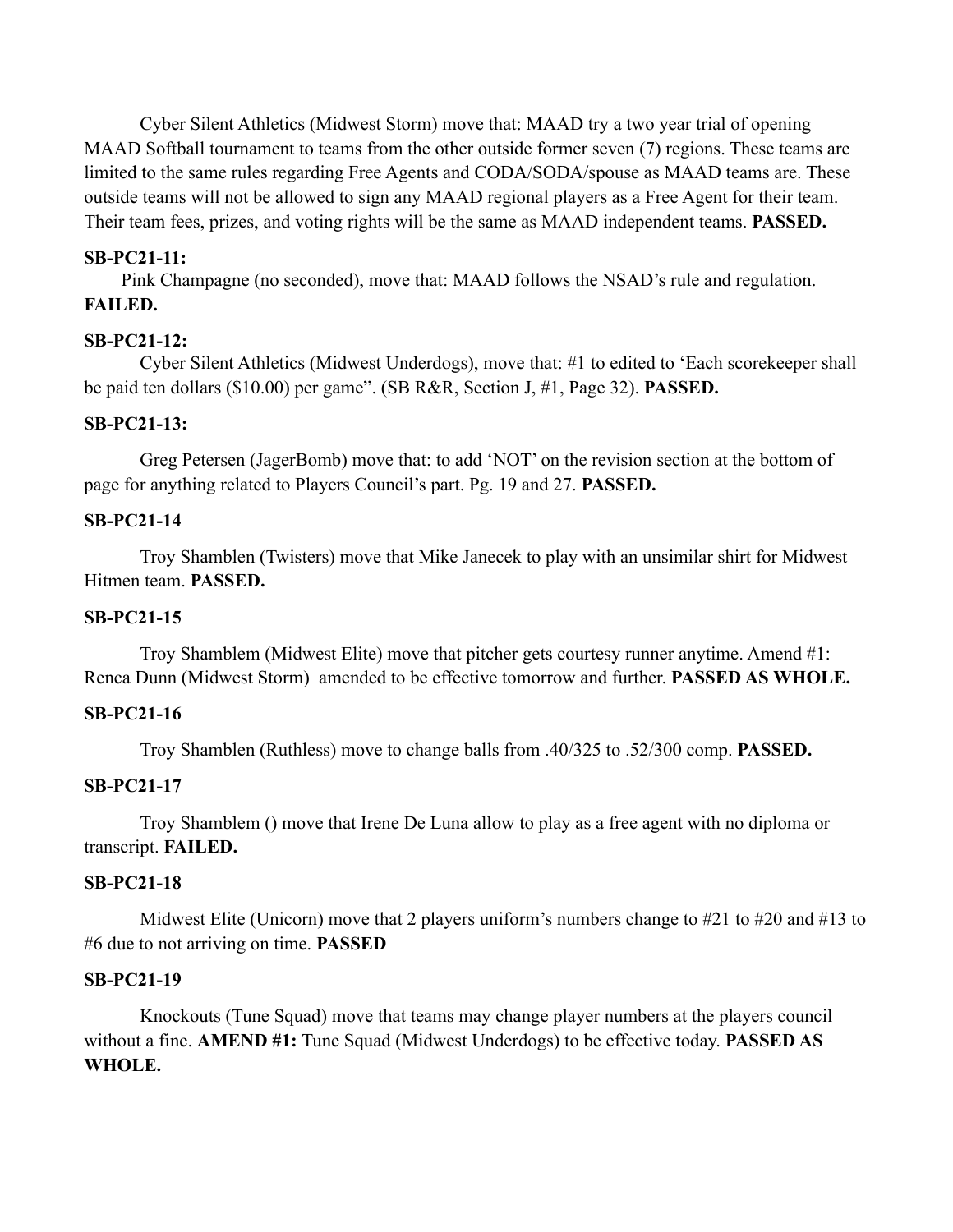#### **SB-PC21-20**

Midwest Elite (Unicorn) move to replace Kristina Areatga - Lorenzo with Nancy Rodriquez (Mireles) - #20. **PASSED.**

#### **SB-PC21-21**

Midwest Boys (JagerBomb) move to replace one CODA FA player who can't come with another CODA player at this tournament of 2021. **PASSED.**

#### **SB-PC21-22**

Ruthless (Pink Champagne) move that the MAAD committee for the specific tournament to be waived from the admission fee.

**Amend #1:** Midwest Storm (JagerBomb) amend to delegate the decisions to waive specific committee members from admission fees to be up to the MAAD Executive Board.

**Amend #2:** JagerBomb (Pink Champagne) amend to waive the fees if you volunteer more than 3 games.

#### **PASSED AS WHOLE.**

#### **SB-PC21-23:**

Iowa Thunderbolts (Pink Champagne) move to have women play with unsimilar shirts.

# **PASSED.**

#### **SB-PC21-24:**

Midwest Underdogs (Midwest Storm) move to have the pitcher to be closed effective tomorrow.

**Amend #1:** Pink Champagne (Midwest Elite) amend to have the women's and coed's division to be closed while the men's division to be open. **PASSED AS WHOLE.**

#### **SB-PC21-25**

Unicorn (Midwest Elite) move to have 3 free agents that are the same age to play in the 2021 tournament. **PASSED.**

#### **SB-PC21-26**

Ruthless (Midwest Storm) move that if a player has played as an approved Deaf player at NSAD, they should be able to play at MAAD.

**Amend #1:** Ruthless (Midwest Underdogs) amend to make it's coaches responsibilities and up to the Executive Board to approve or decline.